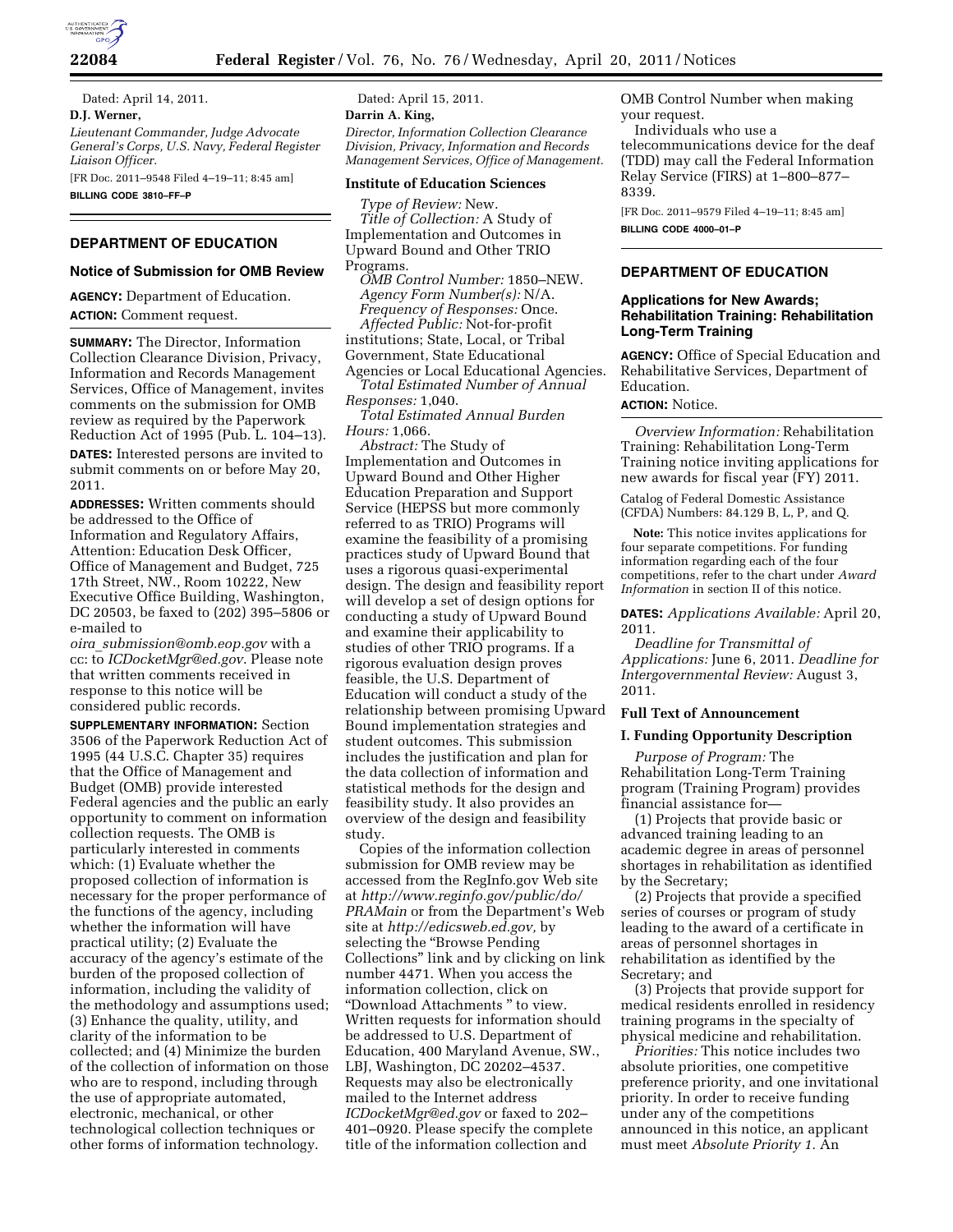applicant for funding under CFDA No. 84.129B (Rehabilitation Counseling) also must meet *Absolute Priority 2.* 

*Absolute Priority 1:* In accordance with 34 CFR 75.105(b)(2)(ii), this priority is from 34 CFR 386.1. For FY 2011 and any subsequent year in which we make awards from the list of unfunded applicants from these competitions, this priority is an absolute priority. Under 34 CFR 75.105(c)(3) we consider only applications that meet this priority.

This priority is:

*Rehabilitation Long-Term Training programs designed to provide academic training in areas of personnel shortages.* 

Under 34 CFR 75.105(c)(3), for each competition, we consider only applications that propose to provide training in the priority areas of personnel shortages listed in the following chart.

| CFDA<br>N∩ | Priority area                                                                                                  |
|------------|----------------------------------------------------------------------------------------------------------------|
| 84.129B    | Rehabilitation Counseling.                                                                                     |
| 84.129L    | Undergraduate Education in the<br><b>Rehabilitation Services.</b>                                              |
| 84.129P    | Specialized Personnel for Rehabili-<br>tation of Individuals who are<br>Blind or Have Vision Impair-<br>ments. |
| 84.129Q    | Rehabilitation of Individuals Who<br>are Deaf or Hard of Hearing.                                              |

*Absolute Priority 2 (CFDA No. 84.129B):* This priority is from the notice of final priority for this program, published in the **Federal Register** on January 15, 2003 (68 FR 2166). For FY 2011 and any subsequent year in which we make awards from the list of unfunded applicants from the competition for CFDA No. 84.129B, this priority is an absolute priority. Under 34 CFR 75.105(c)(3), for this competition, we consider only applications that meet this absolute priority and *Absolute Priority 1.* 

This priority is:

*Partnership with the State Vocational Rehabilitation Agency (84.129B— Rehabilitation Counseling).* 

This priority supports projects that will increase the knowledge of students of the role and responsibilities of the vocational rehabilitation (VR) counselor and of the benefits of counseling in State VR agencies. This priority focuses attention on and intends to strengthen the unique role of rehabilitation educators and State VR agencies in the preparation of qualified VR counselors by increasing or creating ongoing collaboration between institutions of higher education and State VR agencies.

Projects funded under this priority must include within the degree program

information about and experience in the State VR system. Projects must include partnering activities for students with the State VR agency including experiential activities, such as formal internships or practicum agreements. In addition, experiential activities for students with community-based rehabilitation service providers are encouraged.

Projects must include an evaluation of the impact of project activities.

*Competitive Preference Priority:* This competitive preference priority is from the notice of final supplemental priorities and definitions for discretionary grant programs, published in the **Federal Register** on December 15, 2010 (75 FR 78486). For FY 2011 and any subsequent year in which we make awards from the list of unfunded applicants from this competition, this priority is a competitive preference priority. Under 34 CFR 75.105(c)(2)(i) we award an additional 5 points to an application that meets this priority.

This priority is:

*Building Evidence of Effectiveness.*  Projects that propose evaluation plans that are likely to produce valid and reliable evidence in the following priority area:

Identifying and improving practices, strategies, and policies that may contribute to improving outcomes.

Under this priority, at a minimum, the outcome of interest is to be measured multiple times before and after the treatment for project participants and, where feasible, for a comparison group of non-participants.

*Invitational Priority:* For FY 2011 and any subsequent year in which we make awards from the list of unfunded applicants from this competition, this priority is an invitational priority. Under 34 CFR 75.105 (c) (1), we do not give an application that meets this invitational priority a competitive or absolute preference over other applications.

This priority is:

*Demonstrating Evidence of a High-Quality Plan for a Successful Long-Term Rehabilitation Training Program.* 

The Department invites applicants to provide detailed plans on how they will ensure the quality of VR training funded by this grant and improve employment outcomes for students. We encourage applicants to include the following in their applications—

(a) A detailed recruitment plan that discusses how the applicant will recruit students into its VR training program and how it will address enrollment shortages;

(b) A comprehensive plan that details how many students the applicant plans

to enroll in its training program and fund using these grant funds and how the applicant will ensure that students not only stay enrolled in the program but graduate with a degree in a specific area of study related to VR;

(c) A detailed plan on how the applicant will assist students in finding employment in a State VR Agency or other VR employment that is considered "acceptable" under the provisions of the RSA Scholar Payback Program; and

(d) An explanation of how the applicant plans to track students after graduation or termination from its training program and collect the employment information required for the annual RSA Scholar Payback Program report.

*Fourth and Fifth Years of the Project:*  In deciding whether to continue funding any Long-Term Training program for the fourth and fifth years, the Secretary will consider the requirements of 34 CFR 75.253(a), and in addition—

(a) The recommendation of the RSA project officer who will monitor the reported annual performance of the grantee's training program and measure it against the projections stated in the grantee's application. This includes the number of students actually enrolled in the grantee's training program and the number of students who successfully enter employment with State VR Agencies.

(b) The timeliness and effectiveness with which all requirements of the grant award have been or are being met by the grantee, including the submission of annual performance reports and annual RSA Scholar Payback Program reports, and adherence to fiduciary responsibilities related to the budget submitted in the application; and

(c) The quality, relevance, and usefulness of the grantee's training program and activities and the degree to which the training program and activities and their outcomes have contributed to significantly improving the quality of VR professionals ready for employment with State VR Agencies. This will be measured by the percentage of students entering employment deemed acceptable for fulfilling the payback obligation.

Grantees must also provide assurances that they will abide by all of the administrative and performance reporting requirements associated with the RSA Payback report and will retain all the necessary documentation including the Scholars Agreement and Exit forms and any other documentation necessary to ensure students understand their financial liabilities under this program (34 CFR part 386).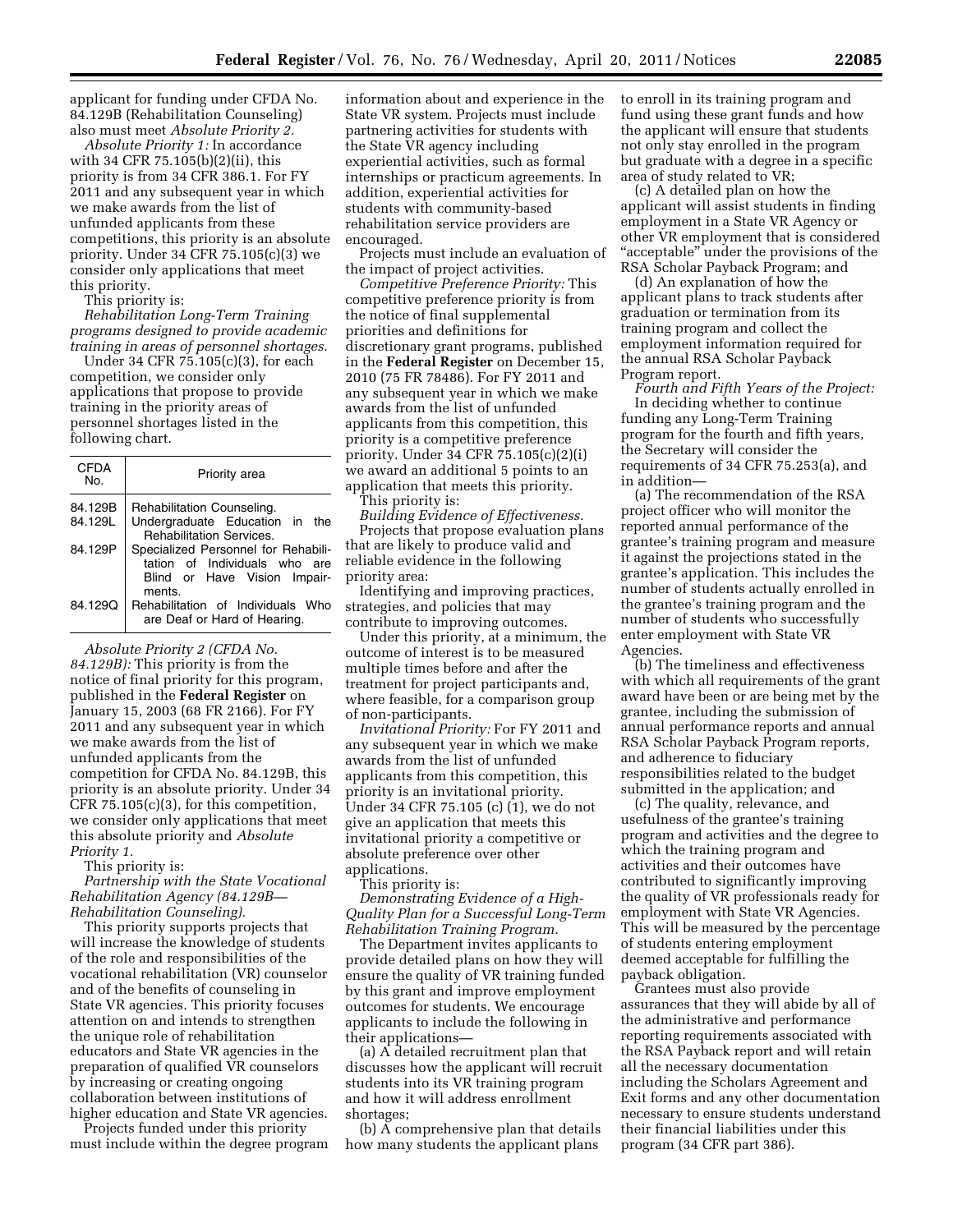**Note:** While applicants may not hire staff or select trainees based on race or national origin/ethnicity, they may conduct outreach activities to increase the pool of eligible minority candidates. RSA may disqualify and not consider for funding any applicant that indicates that it will hire or train a certain number or percentage of minority candidates.

*Program Authority:* 29 U.S.C. 772. *Applicable Regulations:* (a) The Education Department General Administrative Regulations (EDGAR) in 34 CFR parts 74, 75, 77, 79, 80, 81, 82, 84, 85, 86, and 99. (b) The regulations for this program in 34 CFR parts 385 and 386. (c) The notice of final priority for this program, published in the **Federal Register** on January 15, 2003 (68 FR 2166). (d) The notice of final supplemental priorities and definitions for discretionary grant programs, published in the **Federal Register** on December 15, 2010 (75 FR 78486).

**Note:** The regulations in 34 CFR part 79 apply to all applicants except federally recognized Indian tribes.

**Note:** The regulations in 34 CFR part 86 apply to institutions of higher education only.

#### **II. Award Information**

*Type of Awards:* Discretionary grants. *Estimated Available Funds:* The Administration has requested \$33,251,000 for the Training Program for FY 2011, of which we intend to use an estimated \$1,150,000 for these competitions. The actual level of funding, if any, depends on final congressional action. However, we are inviting applications to allow enough time to complete the grant process before the end of the current fiscal year if Congress appropriates funds for this program.

**Note:** Please refer to the ''Maximum Award'' column of the chart in this section for the estimated dollar amounts for individual competitions.

Contingent upon the availability of funds and the quality of applications for the competitions announced in this notice, we may make additional awards in FY 2011 from the lists of unfunded applicants from individual competitions.

*Estimated Range of Awards:* \$75,000– \$150,000.

*Estimated Average Size of Awards:*  \$100,000.

*Maximum Award: See* chart.

*Estimated Number of Awards: See*  chart.

*Project Period:* Up to 60 months.

REHABILITATION LONG-TERM TRAINING PROGRAM APPLICATION NOTICE FOR FISCAL YEAR 2011

| CFDA No. | Priority area                                                                                             | Maximum<br>award<br>(per budget<br>vear) | Estimated<br>number of<br>awards |
|----------|-----------------------------------------------------------------------------------------------------------|------------------------------------------|----------------------------------|
|          | 84.129P  Specialized Personnel for Rehabilitation of Individuals who are Blind or Have Vision Impairments | 150.000<br>100.000<br>100.000<br>100.000 | 5<br>$\mathcal{P}$               |

We will reject any application that proposes a budget exceeding the maximum amount for each individual competition for a single budget period of 12 months. For projects funded under 84.129B, the maximum amount for a single budget period of 12 months is \$150,000. For all other competitions in this notice, the maximum amount is \$100,000 for a single budget period of 12 months. The Assistant Secretary for Special Education and Rehabilitative Services may change the maximum amount through a notice published in the **Federal Register**.

**Note:** The Department is not bound by any estimates in this notice. The Secretary may decide to increase or decrease the number of grants awarded in each specific priority area based on factors such as the quality of the applications received.

# **III. Eligibility Information**

1. *Eligible Applicants:* States and public or nonprofit agencies and organizations, including Indian tribes and institutions of higher education.

2. *Cost Sharing or Matching:* Cost sharing of at least 10 percent of the total cost of the project is required of grantees under the Rehabilitation Long-Term Training program. The Secretary may waive part of the non-Federal share of

the cost of the project after negotiations if the applicant demonstrates that it does not have sufficient resources to contribute the entire match (34 CFR 386.30).

**Note:** Under 34 CFR 75.562(c), an indirect cost reimbursement on a training grant is limited to the recipient's actual indirect costs, as determined by its negotiated indirect cost rate agreement, or eight percent of a modified total direct cost base, whichever amount is less. Indirect costs in excess of the limit may not be charged directly, used to satisfy matching or costsharing requirements, or charged to another Federal award.

#### **IV. Application and Submission Information**

1. *Address to Request Application Package:* ED Pubs, U.S. Department of Education, P.O. Box 22207, Alexandria, VA 22304. Telephone, *toll free:* 1–877– 433–7827. *Fax:* (703) 605–6794. If you use a telecommunications device for the deaf (TDD), call, *toll free:* 1–877–576– 7734.

You can contact ED Pubs at its Web site, also: *<http://www.EDPubs.gov>* or at its e-mail address: *[edpubs@inet.ed.gov.](mailto:edpubs@inet.ed.gov)* 

If you request an application package from ED Pubs, be sure to identify the competition as follows: CFDA number 84.129 B, L, P, or Q.

Individuals with disabilities can obtain a copy of the application package in an accessible format (e.g., braille, large print, audiotape, or computer diskette) by contacting the person or team listed under *Accessible Format* in section VIII of this notice.

2. *Content and Form of Application Submission:* Requirements concerning the content of an application, together with the forms you must submit, are in the application package for these competitions.

Page Limit: The application narrative (Part III of the application) is where you, the applicant, address the selection criteria that reviewers use to evaluate your application. You must limit the application narrative (Part III) to the equivalent of no more than 45 pages, using the following standards:

• A "page" is 8.5" x 11", on one side only, with 1″ margins at the top, bottom, and both sides.

• Double space (no more than three lines per vertical inch) all text in the application narrative, including titles, headings, footnotes, quotations, references, and captions, as well as all text in charts, tables, figures, and graphs.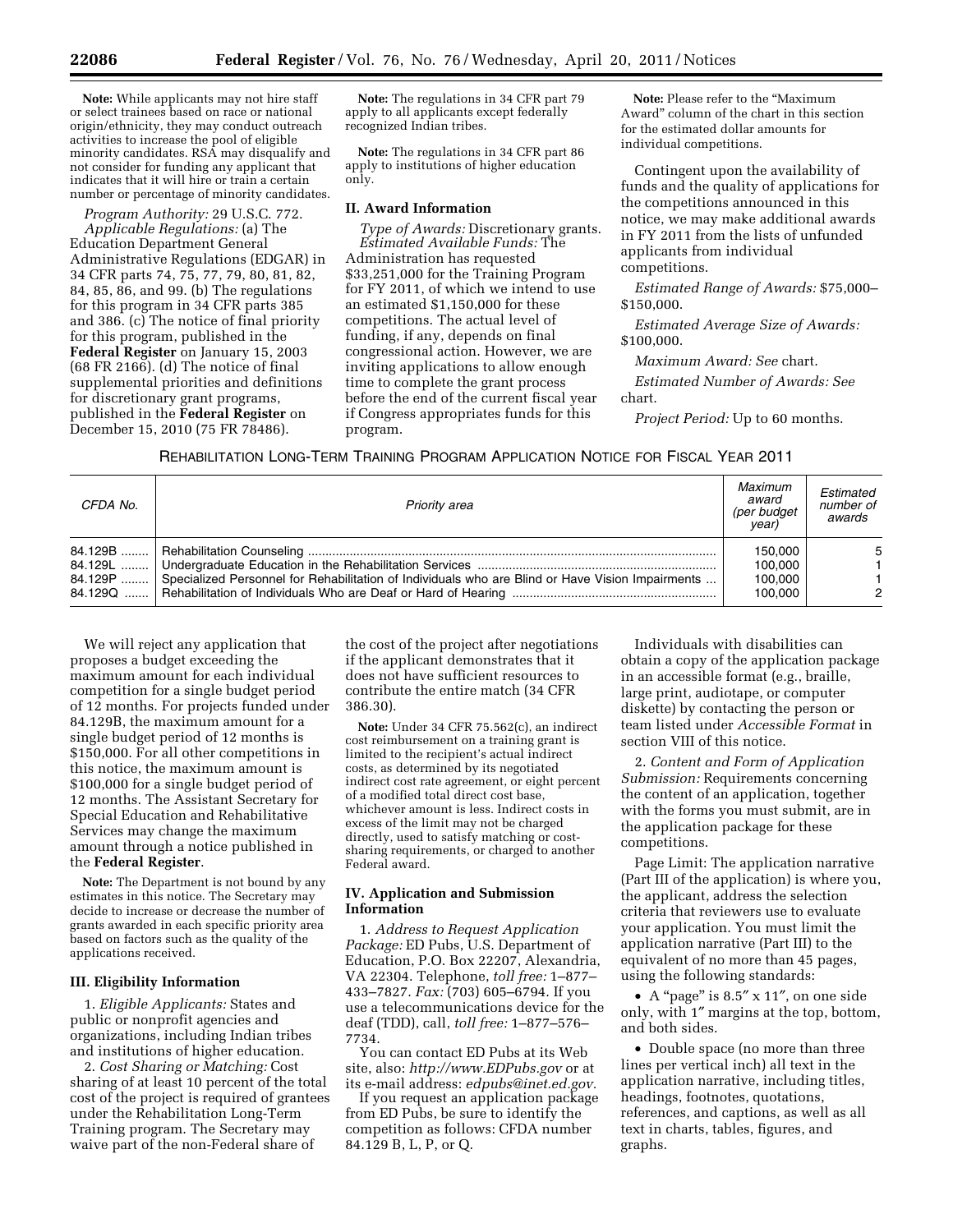• Use a font that is either 12 point or larger or no smaller than 10 pitch (characters per inch).

• Use one of the following fonts: Times New Roman, Courier, Courier New, or Arial. An application submitted in any other font (including Times Roman or Arial Narrow) will not be accepted.

The page limit does not apply to Part I, the cover sheet; Part II, the budget section, including the narrative budget justification; Part IV, the assurances and certifications; or the one-page abstract, the resumes, the bibliography, the references, or the letters of support. However, the page limit does apply to all of the application narrative section (Part III).

We will reject your application if you exceed the page limit; or if you apply other standards and exceed the equivalent of the page limit.

3. *Submission Dates and Times: Applications Available:* April 20, 2011.

*Deadline for Transmittal of Applications:* June 6, 2011.

Applications for grants under these competitions must be submitted electronically using the Grants.gov Apply site (Grants.gov). For information (including dates and times) about how to submit your application electronically, or in paper format by mail or hand delivery if you qualify for an exception to the electronic submission requirement, please refer to section IV. 7. *Other Submission Requirements* of this notice.

We do not consider an application that does not comply with the deadline requirements.

Individuals with disabilities who need an accommodation or auxiliary aid in connection with the application process should contact the person listed under **FOR FURTHER INFORMATION CONTACT** in section VII of this notice. If the Department provides an accommodation or auxiliary aid to an individual with a disability in connection with the application process, the individual's application remains subject to all other requirements and limitations in this notice. Deadline for Intergovernmental Review: August 3, 2011.

4. *Intergovernmental Review:* This program is subject to Executive Order 12372 and the regulations in 34 CFR part 79. Information about Intergovernmental Review of Federal Programs under Executive Order 12372 is in the application package for these competitions.

5. *Funding Restrictions:* We reference regulations outlining funding restrictions in the *Applicable Regulations* section of this notice.

6. *Data Universal Numbering System Number, Taxpayer Identification Number, and Central Contractor Registry:* To do business with the Department of Education, you must—

a. Have a Data Universal Numbering System (DUNS) number and a Taxpayer Identification Number (TIN);

b. Register both your DUNS number and TIN with the Central Contractor Registry (CCR), the Government's primary registrant database;

c. Provide your DUNS number and TIN on your application; and

d. Maintain an active CCR registration with current information while your application is under review by the Department and, if you are awarded a grant, during the project period.

You can obtain a DUNS number from Dun and Bradstreet. A DUNS number can be created within one business day.

If you are a corporate entity, agency, institution, or organization, you can obtain a TIN from the Internal Revenue Service. If you are an individual, you can obtain a TIN from the Internal Revenue Service or the Social Security Administration. If you need a new TIN, please allow 2–5 weeks for your TIN to become active.

The CCR registration process may take five or more business days to complete. If you are currently registered with the CCR, you may not need to make any changes. However, please make certain that the TIN associated with your DUNS number is correct. Also note that you will need to update your CCR registration on an annual basis. This may take three or more business days to complete.

In addition, if you are submitting your application via Grants.gov, you must (1) be designated by your organization as an Authorized Organization Representative (AOR); and (2) register yourself with Grants.gov as an AOR. Details on these steps are outlined in the Grants.gov 3- Step Registration Guide (*see [http://](http://www.grants.gov/section910/Grants.govRegistrationBrochure.pdf) [www.grants.gov/section910/](http://www.grants.gov/section910/Grants.govRegistrationBrochure.pdf) [Grants.govRegistrationBrochure.pdf](http://www.grants.gov/section910/Grants.govRegistrationBrochure.pdf)*).

7. *Other Submission Requirements:*  Applications for grants under these competitions must be submitted electronically unless you qualify for an exception to this requirement in accordance with the instructions in this section.

a. *Electronic Submission of Applications.* 

Applications for grants under the Rehabilitation Training: Rehabilitation Long-Term Training competitions— CFDA numbers 84.129 B, L, P, and Q must be submitted electronically using the Governmentwide Grants.gov Apply site at *[http://www.Grants.gov.](http://www.Grants.gov)* Through this site, you will be able to download

a copy of the application package, complete it offline, and then upload and submit your application. You may not e-mail an electronic copy of a grant application to us.

We will reject your application if you submit it in paper format unless, as described elsewhere in this section, you qualify for one of the exceptions to the electronic submission requirement *and*  submit, no later than two weeks before the application deadline date, a written statement to the Department that you qualify for one of these exceptions. Further information regarding calculation of the date that is two weeks before the application deadline date is provided later in this section under *Exception to Electronic Submission Requirement.* 

You may access the electronic grant application for the Rehabilitation Training: Rehabilitation Long-Term Training competitions at *[http://](http://www.Grants.gov)  [www.Grants.gov.](http://www.Grants.gov)* You must search for the downloadable application package for these competitions by the CFDA number. Do not include the CFDA number's alpha suffix in your search (e.g., search for 84.129, not 84.129B). Please note the following:

• When you enter the Grants.gov site, you will find information about submitting an application electronically through the site, as well as the hours of operation.

• Applications received by Grants.gov are date and time stamped. Your application must be fully uploaded and submitted and must be date and time stamped by the Grants.gov system no later than 4:30:00 p.m., Washington, DC time, on the application deadline date. Except as otherwise noted in this section, we will not accept your application if it is received—that is, date and time stamped by the Grants.gov system—after 4:30:00 p.m., Washington, DC time, on the application deadline date. We do not consider an application that does not comply with the deadline requirements. When we retrieve your application from Grants.gov, we will notify you if we are rejecting your application because it was date and time stamped by the Grants.gov system after 4:30:00 p.m., Washington, DC time, on the application deadline date.

• The amount of time it can take to upload an application will vary depending on a variety of factors, including the size of the application and the speed of your Internet connection. Therefore, we strongly recommend that you do not wait until the application deadline date to begin the submission process through Grants.gov.

• You should review and follow the Education Submission Procedures for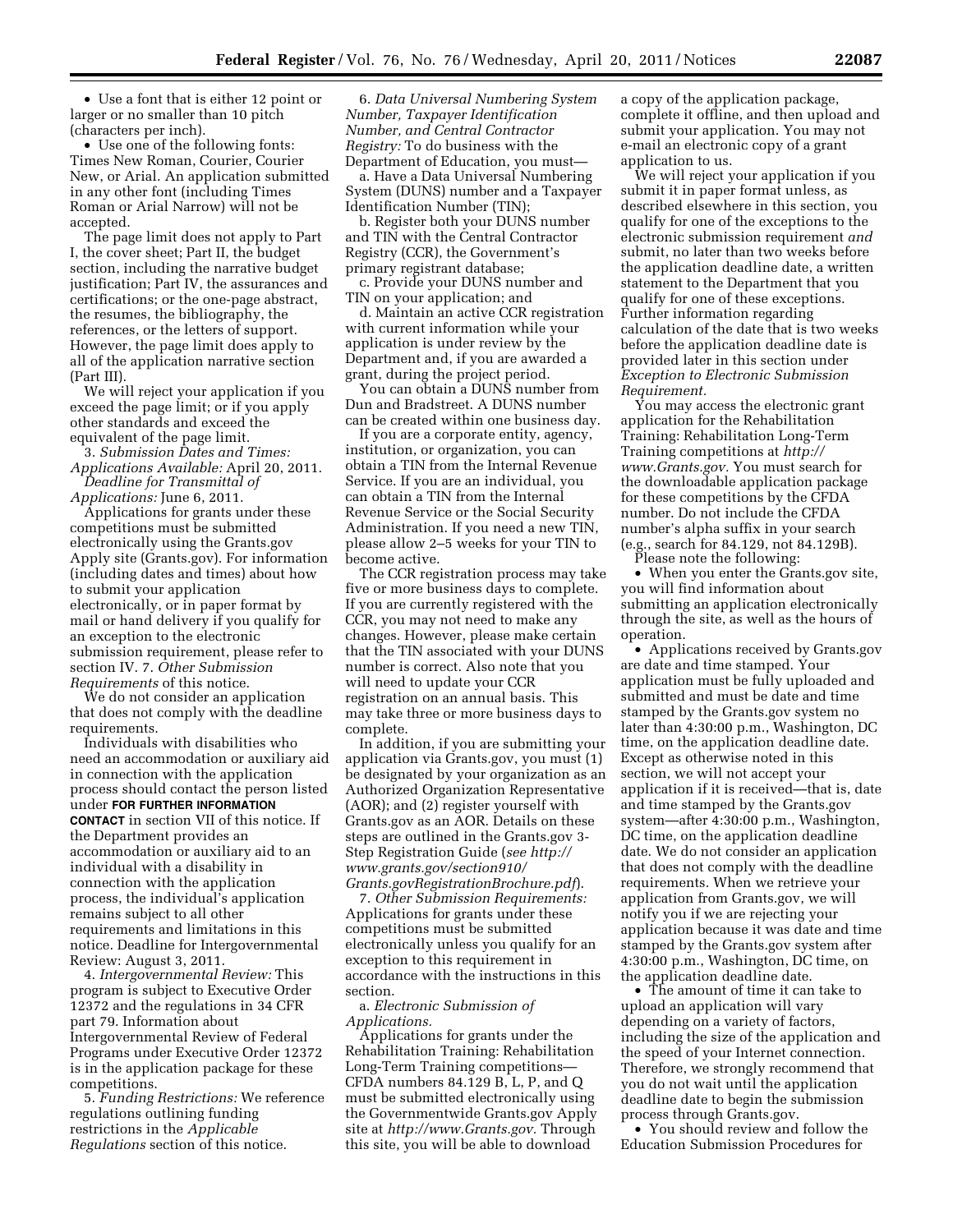submitting an application through Grants.gov that are included in the application package for these competitions to ensure that you submit your application in a timely manner to the Grants.gov system. You can also find the Education Submission Procedures pertaining to Grants.gov under News and Events on the Department's G5 system home page at *[http://www.G5.gov.](http://www.G5.gov)* 

• You will not receive additional point value because you submit your application in electronic format, nor will we penalize you if you qualify for an exception to the electronic submission requirement, as described elsewhere in this section, and submit your application in paper format.

• You must submit all documents electronically, including all information you typically provide on the following forms: The Application for Federal Assistance (SF 424), the Department of Education Supplemental Information for SF 424, Budget Information—Non-Construction Programs (ED 524), and all necessary assurances and certifications.

• You must attach any narrative sections of your application as files in a .PDF (Portable Document) format only. If you upload a file type other than a .PDF or submit a password-protected file, we will not review that material.

• Your electronic application must comply with any page-limit requirements described in this notice.

• After you electronically submit your application, you will receive from Grants.gov an automatic notification of receipt that contains a Grants.gov tracking number. (This notification indicates receipt by Grants.gov only, not receipt by the Department.) The Department then will retrieve your application from Grants.gov and send a second notification to you by e-mail. This second notification indicates that the Department has received your application and has assigned your application a PR/Award number (an EDspecified identifying number unique to your application).

• We may request that you provide us original signatures on forms at a later date.

*Application Deadline Date Extension in Case of Technical Issues with the Grants.gov System:* If you are experiencing problems submitting your application through Grants.gov, please contact the Grants.gov Support Desk, toll free, at 1–800–518–4726. You must obtain a Grants.gov Support Desk Case Number and must keep a record of it.

If you are prevented from electronically submitting your application on the application deadline date because of technical problems with the Grants.gov system, we will grant you

an extension until 4:30:00 p.m., Washington, DC time, the following business day to enable you to transmit your application electronically or by hand delivery. You also may mail your application by following the mailing instructions described elsewhere in this notice.

If you submit an application after 4:30:00 p.m., Washington, DC time, on the application deadline date, please contact the person listed under **FOR FURTHER INFORMATION CONTACT** in section VII of this notice and provide an explanation of the technical problem you experienced with Grants.gov, along with the Grants.gov Support Desk Case Number. We will accept your application if we can confirm that a technical problem occurred with the Grants.gov system and that that problem affected your ability to submit your application by 4:30:00 p.m., Washington, DC time, on the application deadline date. The Department will contact you after a determination is made on whether your application will be accepted.

**Note:** The extensions to which we refer in this section apply only to the unavailability of, or technical problems with, the Grants.gov system. We will not grant you an extension if you failed to fully register to submit your application to Grants.gov before the application deadline date and time or if the technical problem you experienced is unrelated to the Grants.gov system.

*Exception to Electronic Submission Requirement:* You qualify for an exception to the electronic submission requirement, and may submit your application in paper format, if you are unable to submit an application through the Grants.gov system because––

• You do not have access to the Internet; or

• You do not have the capacity to upload large documents to the Grants.gov system; and

• No later than two weeks before the application deadline date (14 calendar days or, if the fourteenth calendar day before the application deadline date falls on a Federal holiday, the next business day following the Federal holiday), you mail or fax a written statement to the Department, explaining which of the two grounds for an exception prevent you from using the Internet to submit your application.

If you mail your written statement to the Department, it must be postmarked no later than two weeks before the application deadline date. If you fax your written statement to the Department, we must receive the faxed statement no later than two weeks before the application deadline date.

Address and mail or fax your statement to: RoseAnn Ashby, U.S. Department of Education, 400 Maryland Avenue, SW., room 5055, PCP, Washington, DC 20202–2800. *Fax:* (202) 245–7591.

Your paper application must be submitted in accordance with the mail or hand delivery instructions described in this notice.

b. *Submission of Paper Applications by Mail.* 

If you qualify for an exception to the electronic submission requirement, you may mail (through the U.S. Postal Service or a commercial carrier) your application to the Department. You must mail the original and two copies of your application, on or before the application deadline date, to the Department at the following address: U.S. Department of Education, Application Control Center, *Attention:*  (CFDA Number 84.129 B, L, P, or Q), LBJ Basement Level 1, 400 Maryland Avenue, SW., Washington, DC 20202– 4260.

You must show proof of mailing consisting of one of the following: (1) A legibly dated U.S. Postal Service

postmark. (2) A legible mail receipt with the date of mailing stamped by the U.S.

Postal Service.

(3) A dated shipping label, invoice, or receipt from a commercial carrier.

(4) Any other proof of mailing acceptable to the Secretary of the U.S. Department of Education.

If you mail your application through the U.S. Postal Service, we do not accept either of the following as proof of mailing:

(1) A private metered postmark. (2) A mail receipt that is not dated by the U.S. Postal Service.

If your application is postmarked after the application deadline date, we will not consider your application.

**Note:** The U.S. Postal Service does not uniformly provide a dated postmark. Before relying on this method, you should check with your local post office.

c. *Submission of Paper Applications by Hand Delivery.* 

If you qualify for an exception to the electronic submission requirement, you (or a courier service) may deliver your paper application to the Department by hand. You must deliver the original and two copies of your application by hand, on or before the application deadline date, to the Department at the following address: U.S. Department of Education, Application Control Center, *Attention:*  (CFDA Number 84.129 B, L, P, or Q), 550 12th Street, SW., Room 7041, Potomac Center Plaza, Washington, DC 20202–4260.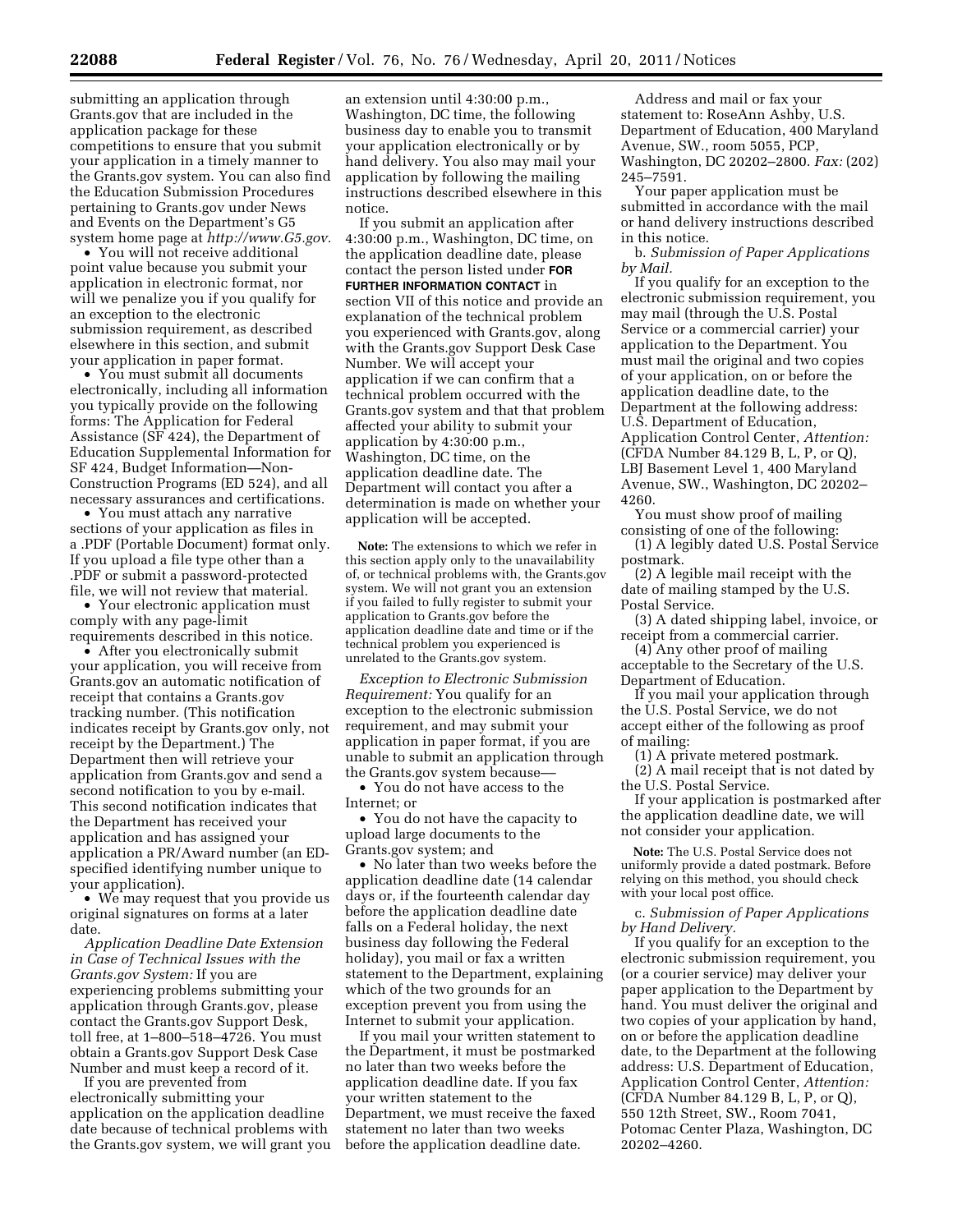The Application Control Center accepts hand deliveries daily between 8:00 a.m. and 4:30:00 p.m., Washington, DC time, except Saturdays, Sundays, and Federal holidays.

**Note for Mail or Hand Delivery of Paper Applications:** If you mail or hand deliver your application to the Department—

(1) You must indicate on the envelope and—if not provided by the Department—in Item 11 of the SF 424 the CFDA number, including suffix letter, if any, of the competition under which you are submitting your application; and

(2) The Application Control Center will mail to you a notification of receipt of your grant application. If you do not receive this notification within 15 business days from the application deadline date, you should call the U.S. Department of Education Application Control Center at (202) 245– 6288.

#### **V. Application Review Information**

1. *Selection Criteria:* The selection criteria for these competitions are from 34 CFR 75.210 and 34 CFR 386.20 and are listed in the application package.

2. *Review and Selection Process:* We remind potential applicants that in reviewing applications in any discretionary grant competition, the Secretary may consider, under 34 CFR 75.217(d)(3), the past performance of the applicant in carrying out a previous award, such as the applicant's use of funds, achievement of project objectives, and compliance with grant conditions. The Secretary may also consider whether the applicant failed to submit a timely performance report or submitted a report of unacceptable quality.

In addition, in making a competitive grant award, the Secretary also requires various assurances including those applicable to Federal civil rights laws that prohibit discrimination in programs or activities receiving Federal financial assistance from the Department of Education (34 CFR 100.4, 104.5, 106.4, 108.8, and 110.23).

3. *Special Conditions:* Under 34 CFR 74.14 and 80.12, the Secretary may impose special conditions on a grant if the applicant or grantee is not financially stable; has a history of unsatisfactory performance; has a financial or other management system that does not meet the standards in 34 CFR parts 74 or 80, as applicable; has not fulfilled the conditions of a prior grant; or is otherwise not responsible.

# **VI. Award Administration Information**

1. *Award Notices:* If your application is successful, we notify your U.S. Representative and U.S. Senators and send you a Grant Award Notification

(GAN). We may notify you informally, also.

If your application is not evaluated or not selected for funding, we notify you.

2. *Administrative and National Policy Requirements:* We identify administrative and national policy requirements in the application package and reference these and other requirements in the *Applicable Regulations* section of this notice.

We reference the regulations outlining the terms and conditions of an award in the *Applicable Regulations* section of this notice and include these and other specific conditions in the GAN. The GAN also incorporates your approved application as part of your binding commitments under the grant.

3. *Reporting:* (a) If you apply for a grant under this competition, you must ensure that you have in place the necessary processes and systems to comply with the reporting requirements in 2 CFR part 170 should you receive funding under the competition. This does not apply if you have an exception under 2 CFR 170.110(b).

(b) At the end of your project period, you must submit a final performance report, including financial information, as directed by the Secretary. If you receive a multi-year award, you must submit an annual performance report that provides the most current performance and financial expenditure information as directed by the Secretary under 34 CFR 75.118. The Secretary may also require more frequent performance reports under 34 CFR 75.720(c). For specific requirements on reporting, please go to *[http://](http://www.ed.gov/fund/grant/apply/appforms/appforms.html) [www.ed.gov/fund/grant/apply/](http://www.ed.gov/fund/grant/apply/appforms/appforms.html) [appforms/appforms.html.](http://www.ed.gov/fund/grant/apply/appforms/appforms.html)* 

4. *Performance Measures:* The Government Performance and Results Act of 1993 (GPRA) directs Federal departments and agencies to improve the effectiveness of programs by engaging in strategic planning, setting outcome-related goals for programs, and measuring program results against those goals.

The goal of the Rehabilitation Services Administration's (RSA) Rehabilitation Training: Rehabilitation Long-Term Training program is to increase the number of qualified VR personnel, including counselors and other professional staff, working in State VR or related agencies. At least 75 percent of all grant funds must be used for direct payment of student scholarships.

Grantees are required to track current and former RSA scholars and maintain accurate information on them from the time they are enrolled in the program until they successfully meet their

payback requirements. Specifically, each grantee is required to maintain information on the cumulative support granted to RSA scholars, scholar debt in years, program completion date and reason for exit for each scholar, dates each scholar's work begins and is completed to meet his or her payback agreement, type of employment scholars attain, all current contact information for scholars including home address, and the place of employment of individual scholars.

Grantees are required to report annually to RSA on these data elements using the RSA Grantee Reporting Form, OMB number 1820–0617, an electronic reporting system supported by the RSA Management Information System (RSA MIS). The RSA Grantee Reporting Form collects specific data, including the number of RSA scholars entering the rehabilitation workforce, the rehabilitation field each scholar enters, and the type of employment setting each scholar chooses (e.g., State agency, nonprofit service provider, or practice group). This form allows RSA to measure results against the goal of increasing the number of qualified VR personnel working in State VR and related agencies.

All Rehabilitation Long-Term Training grantees must also submit information in their annual report that details their relationship with State VR agencies including any information demonstrating articulation agreements, internships for RSA scholars, or employment of program graduates in the State VR agency. Grantees must also include evidence that they are recruiting, admitting and graduating students who intend to secure employment with State VR agencies and provide evidence that they understand students must pay back their scholarship through acceptable employment.

5. *Continuation Awards:* In making a continuation award, the Secretary may consider, under 34 CFR 75.253, the extent to which a grantee has made ''substantial progress toward meeting the objectives in its approved application.'' This consideration includes the review of a grantee's progress in meeting the targets and projected outcomes in its approved application, and whether the grantee has expended funds in a manner that is consistent with its approved application and budget. In making a continuation grant, the Secretary also considers whether the grantee is operating in compliance with the assurances in its approved application, including those applicable to Federal civil rights laws that prohibit discrimination in programs or activities